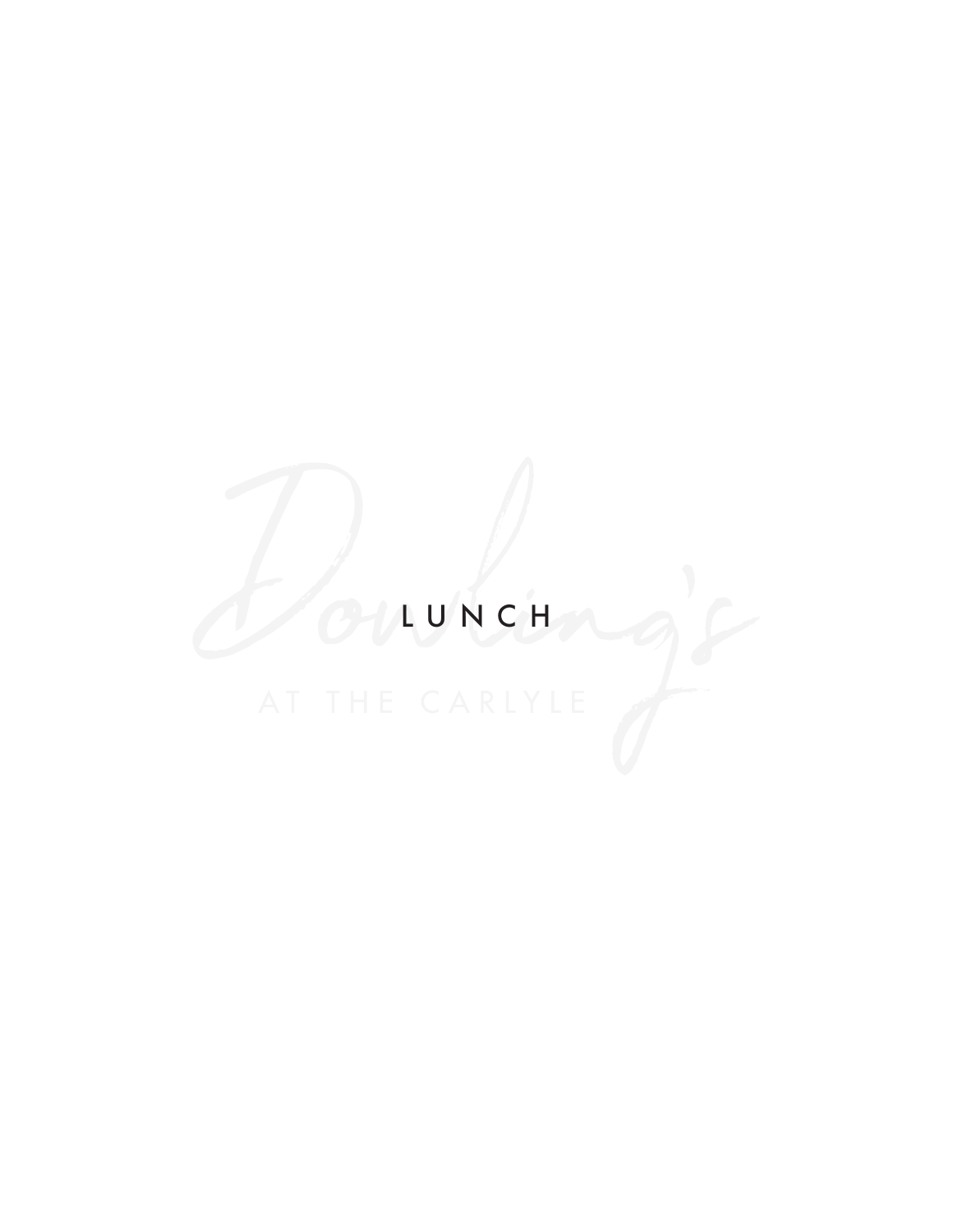## Mini Martini 14

*Bringing back the martini lunch* 

Half portion of your choice of Bombay Sapphire or Grey Goose martini finished tableside

# **Mini Signature Cocktails**

**Enjoy half-portions of our signature cocktails** 

The Parade Master 13 Botanist Gin | Falernum Golden | Champagne | Lemon Juice | Peach Bitters

> The Guardsman 19 Casamigos Anejo | Antica Carpano | Angostura Bitters

> Mr. Dowling 21 Procera Gin | Cocchi Americano | Homemade Bitters

# **TO START**

Lobster Bisque 24 Curried Zucchini | Sourdough Croutons | Cilantro

East Beach Blonde Oysters (RI) 30 Ginger-Sake Mignonette

Burrata 24 Shaved Fennel | Blood Orange | Roasted Hazelnuts | Dill

> Tuna Tartare 28 Whipped Crème Fraîche | Sauce Gribiche

> House Made Smoked Salmon 29 Boursin | Lemon Vinaigrette | Rye Toast

Octopus Carpaccio 29 Lemon-Saffron Pur e | Moroccan Olive | Za'atar

> Jumbo Shrimp Cocktail 28 Brandy Cocktail Sauce

> > Steak Tartare 28/49 Quail Egg | Potato Chips

*\*Consuming raw or undercooked meats, poultry, seafood, shellfish, or eggs may increase your risk of food borne illness.*